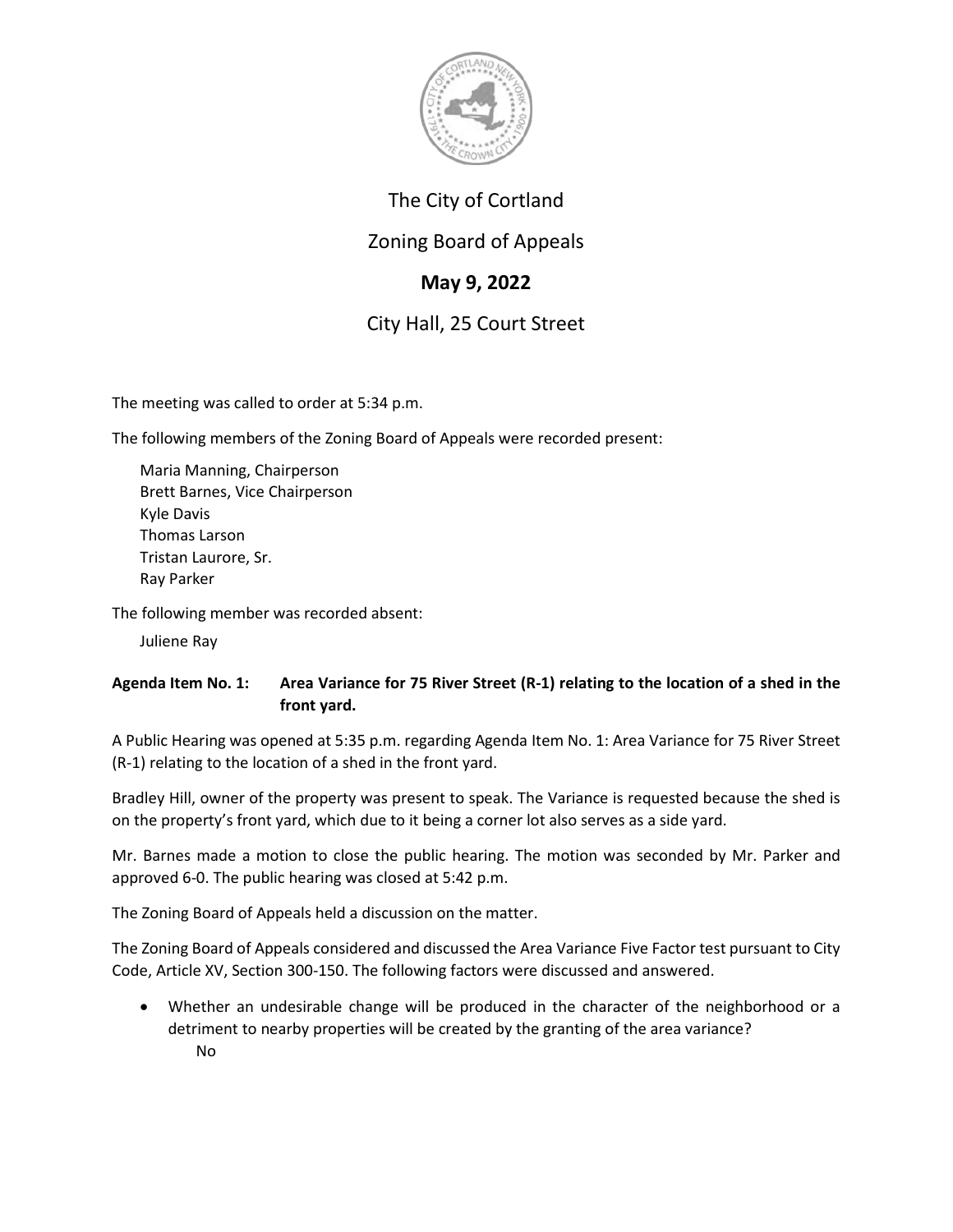- Whether the benefit sought by the applicant can be achieved by some method feasible for the applicant to pursue, other than an area variance? No
- Whether the requested area variance is substantial? No
- Whether the proposed variance will have an adverse effect or impact on the physical environmental conditions in the neighborhood or district? No
- Whether the alleged difficulty was self-created, which consideration shall be relevant to the decision of the Board, but shall not necessarily preclude the granting of the variance? Yes

Mr. Parker made a motion that the Zoning Board of Appeals approve the Area Variance requested pursuant to Agenda Item No. 1. Mr. Barnes seconded the motion. The motion was approved by a vote of 6-0.

#### **Agenda Item No. 2: Area Variance for 23 Clinton Avenue (CB) relating to additional signs on the building, and window signs covering more than 25% of the windows.**

A Public Hearing was opened at 5:49 p.m. regarding Agenda Item No. 2: Area Variance for 23 Clinton Avenue (CB) relating to additional signs on the building, and window signs covering more than 25% of the windows.

Dominic Tutino, representative of the business owner was present to speak. Mr. Tutino said that the contractor who put up the signs was unaware of the code. Mr. Rhea, Zoning Officer explained the code which permits one sign on a building to advertise the business and up to 25% of windows being covered by signs. The variance requested is for a window sign that takes up more than 25% of the window and for a second sign on the building.

Mr. Larson made a motion to close the public hearing. The motion was seconded by Mr. Laurore and approved 6-0. The public hearing was closed at 5:57 p.m.

The Zoning Board of Appeals held a discussion on the matter.

The Zoning Board of Appeals considered and discussed the Area Variance Five Factor test pursuant to City Code, Article XV, Section 300-150. The following factors were discussed and answered.

- Whether an undesirable change will be produced in the character of the neighborhood or a detriment to nearby properties will be created by the granting of the area variance? Yes
- Whether the benefit sought by the applicant can be achieved by some method feasible for the applicant to pursue, other than an area variance? Yes
- Whether the requested area variance is substantial? Yes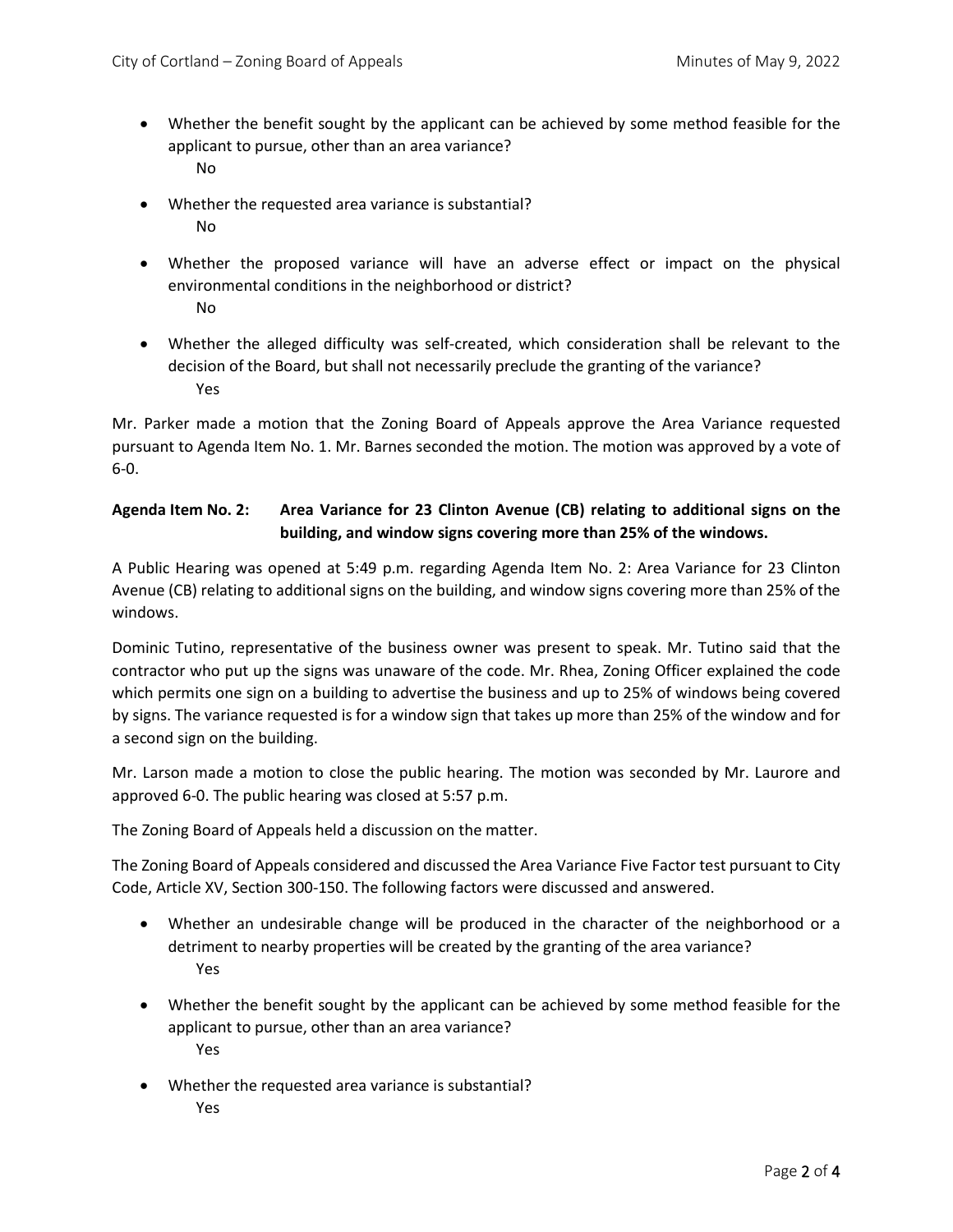- Whether the proposed variance will have an adverse effect or impact on the physical environmental conditions in the neighborhood or district? Yes
- Whether the alleged difficulty was self-created, which consideration shall be relevant to the decision of the Board, but shall not necessarily preclude the granting of the variance? Yes

Mr. Barnes made a motion that the Zoning Board of Appeals deny the Area Variance. Mr. Parkerseconded the motion. The motion to deny the Area Variance requested pursuant to Agenda item No. 2 was approved by a vote of 6-0.

#### **Agenda Item No. 3: Area Variance for 1 Cleveland Street (R-2) relating to a garage encroachment into a 4 foot vegetative strip.**

A Public Hearing was opened at 6:02 p.m. regarding Agenda Item No. 3: Area Variance for 1 Cleveland Street (R-2) relating to a garage encroachment into a 4 foot vegetative strip.

Ben Field, property owner was present to speak. He explained that he wants to remove an old garage and build a new garage, moving it forward towards the front of the property.

Mr. Parker made a motion to close the public hearing. The motion was seconded by Mr. Laurore and approved 6-0. The public hearing was closed at 6:09 p.m.

The Zoning Board of Appeals held a discussion on the matter.

The Zoning Board of Appeals considered and discussed the Area Variance Five Factor test pursuant to City Code, Article XV, Section 300-150. The following factors were discussed and answered.

- Whether an undesirable change will be produced in the character of the neighborhood or a detriment to nearby properties will be created by the granting of the area variance? No
- Whether the benefit sought by the applicant can be achieved by some method feasible for the applicant to pursue, other than an area variance? No
- Whether the requested area variance is substantial? Yes
- Whether the proposed variance will have an adverse effect or impact on the physical environmental conditions in the neighborhood or district? No
- Whether the alleged difficulty was self-created, which consideration shall be relevant to the decision of the Board, but shall not necessarily preclude the granting of the variance? Yes

Mr. Larson made a motion that the Zoning Board of Appeals approve the Area Variance. Mr. Barnes seconded the motion. The motion was approved by a vote of 6-0.